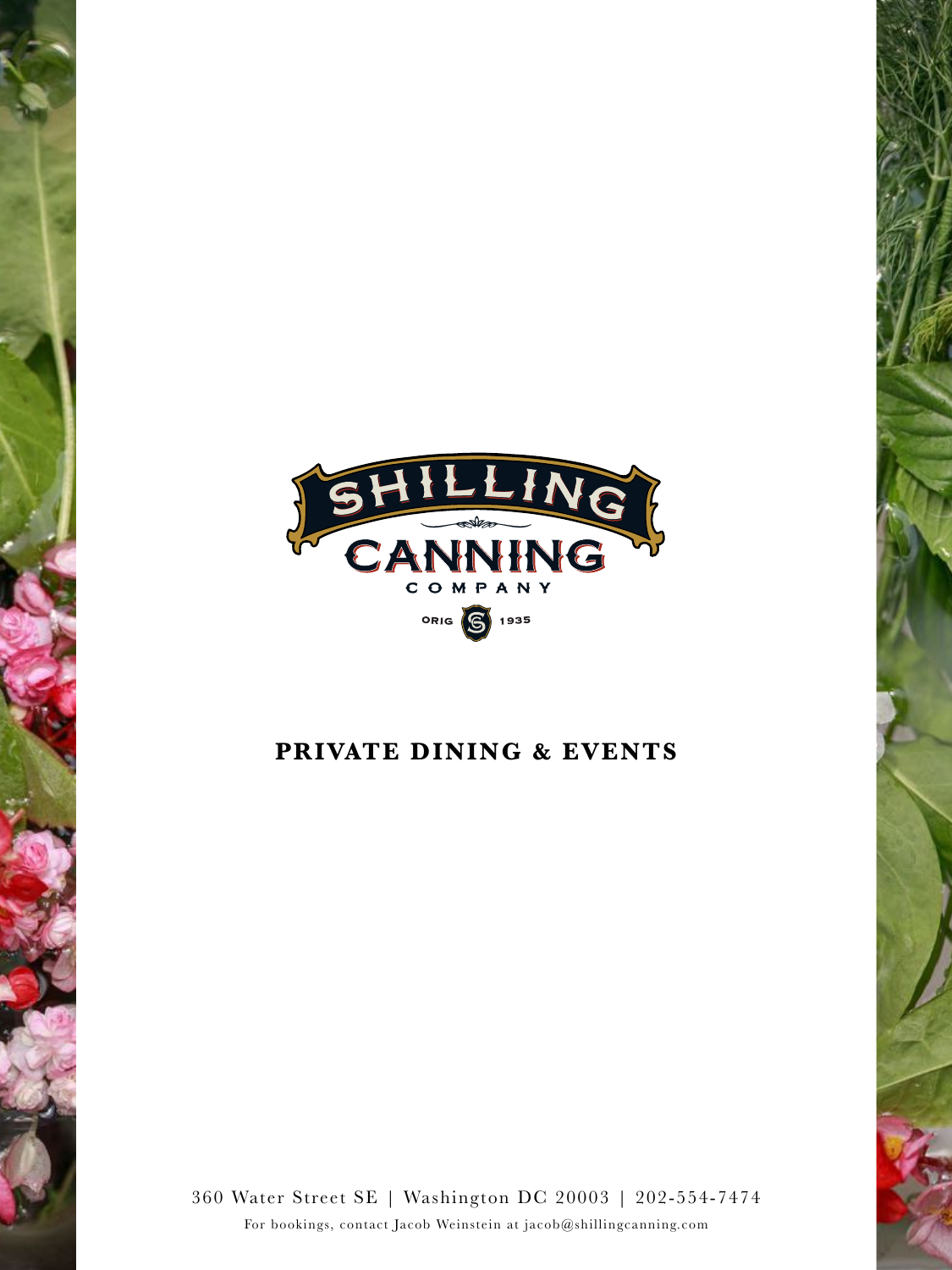# A NOTE FROM REID & SARA



Thank you for your interest in having Shilling Canning Company host your event! We opened our restaurant in 2019 with the vision of celebrating seasonal and locally available product and being a community destination in the Navy Yard. Incorporating techniques inspired by the Shilling family business as well as time spent in California, we celebrate cuisine and ingredients from around the Chesapeake region through our regularly-changing 3-course menu.

As with our regular dinner and brunch menus, you can expect wholesome composition, wood-fired profiles, and a menu guided by the season. A small culinary garden on our intimate patio grows herbs, garnishes and small produce for use in various dishes and cocktails while our beverage program echoes the kitchen's focus on using products at their peak. Our wine list is designed to showcase producers from around the world while cocktails feature locally made spirits and house-made ingredients.

In addition to our commitment to seasonality and responsibility, we are dedicated to employing eco-friendly and waste reduction practices whenever possible. Supporting us means also supporting the many small, local farmers, fishermen and producers who we source from.

Thank you again. We look forward to hosting you.

Reid Shilling & Sara Quinteros-Shilling

*Respect for family, guests, and for the food we source, select, prepare, cook & serve.*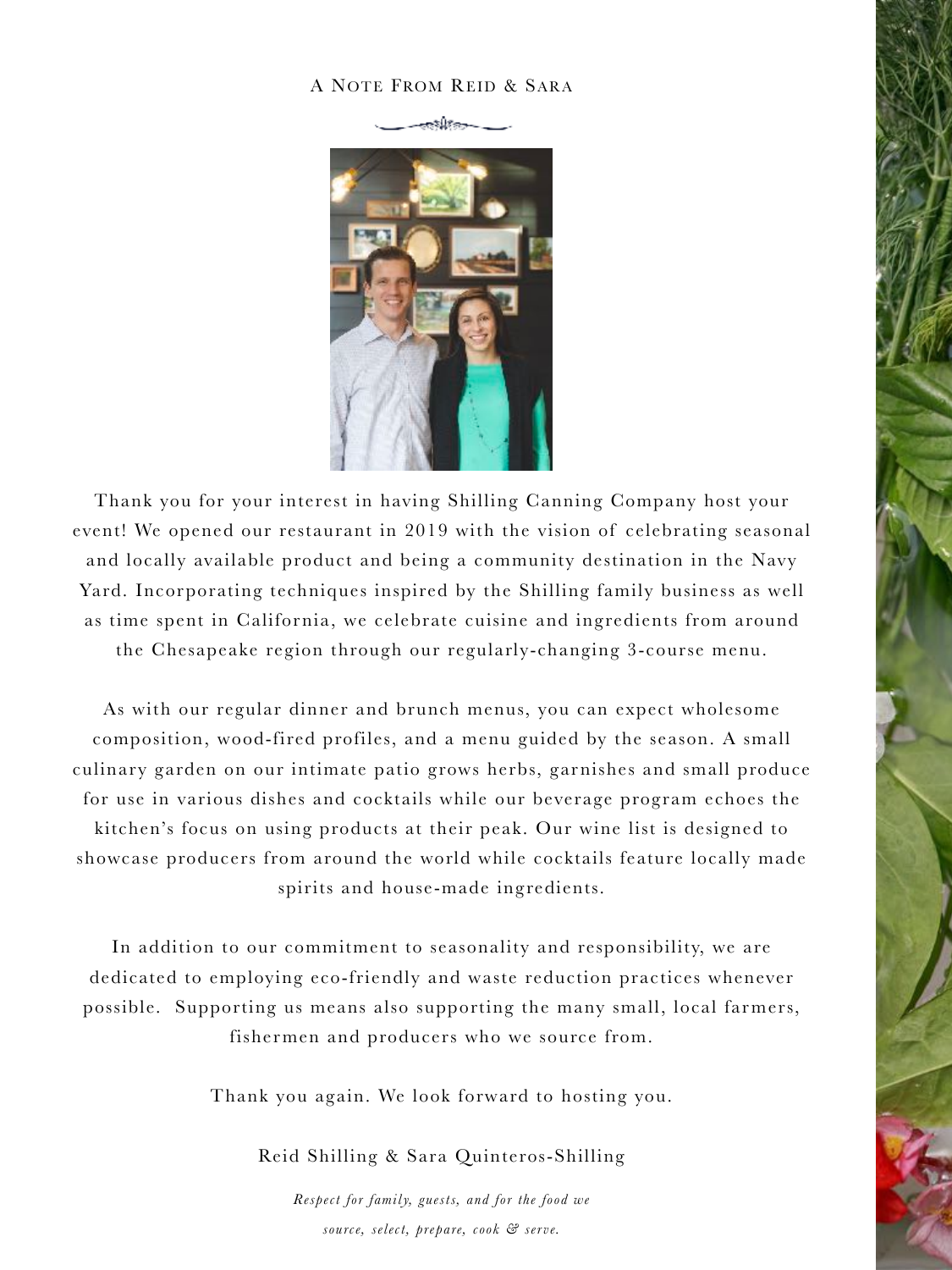













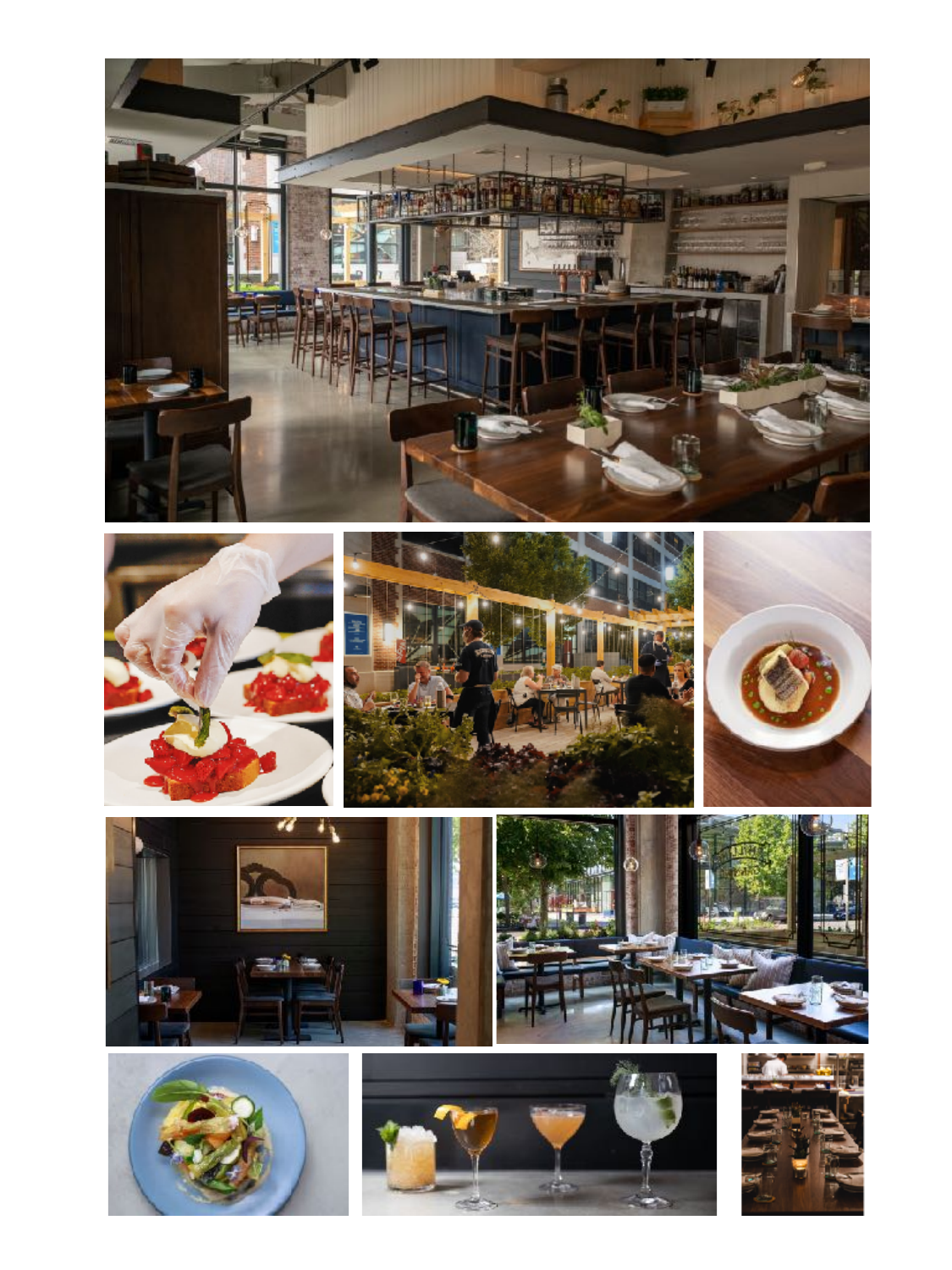# GENERAL INFORMATION & POLICIES

 $\frac{1}{2}$ 

# **CAPACITY**

Our restaurant allows for 75 seated guests with an outdoor patio accommodating 25 guests. Please refer to our COVID addendum for the most up to date capacity and guidelines. Our patio can be used for a reception at this time (weather permitting). We cannot guarantee our patio due to weather. Shilling Canning Company can also offer off-site catering.

# **DECOR**

We provide votive candles or small seasonal decor but if you choose to bring additional candles we require that they are in containers or on a stand to prevent any damage. Small table decorations allowed with advance notice. We do not allow the use of glitter, or for anything to be applied to the walls or building. Shilling Canning Company is not responsible for setup, breakdown or lost items.

# **OUTSIDE FOOD & BEVERAGE**

With the exception of cake we do not allow any outside food. We are happy to cut and serve your cake. With the exception of wine no outside beverages will be allowed. The corkage fee is \$55 per 750 ML bottle of wine

# **CHILDREN'S MEALS**

We are happy to offer offer a children's meal for children 10 and under. We do not charge for children under the age of two.

# **DIETARY RESTRICTIONS**

Vegetarian, Vegan, Gluten-Free and Dairy-Free options can all be part of your private dining event upon request. Partner Sara Quinteros-Shilling's experience and certifications as a Registered Dietitian mean that SCC to cater to any and all dietary restrictions that your guests may have.

#### **BOOKING**

We cannot not hold dates on a tentative basis. You will have 10 days from the date of the contract issued to sign and return the agreement, along with the initial payment.

# **PAYMENT**

A 20% non-refundable deposit is due at the time of booking and will be applied to your final bill. Payment in full is due one (1) month prior to the event date, which includes the selected food & beverage package, applicable taxes and a 22% service charge.

# **CANCELLATIONS**

20% non-refundable deposit due at the time of booking You may cancel your event one (1) month prior to the event date If within the one (1) month window, a cancellation fee of 75% of the food and beverage minimum will incur. All bookings are final and we do not issue refunds.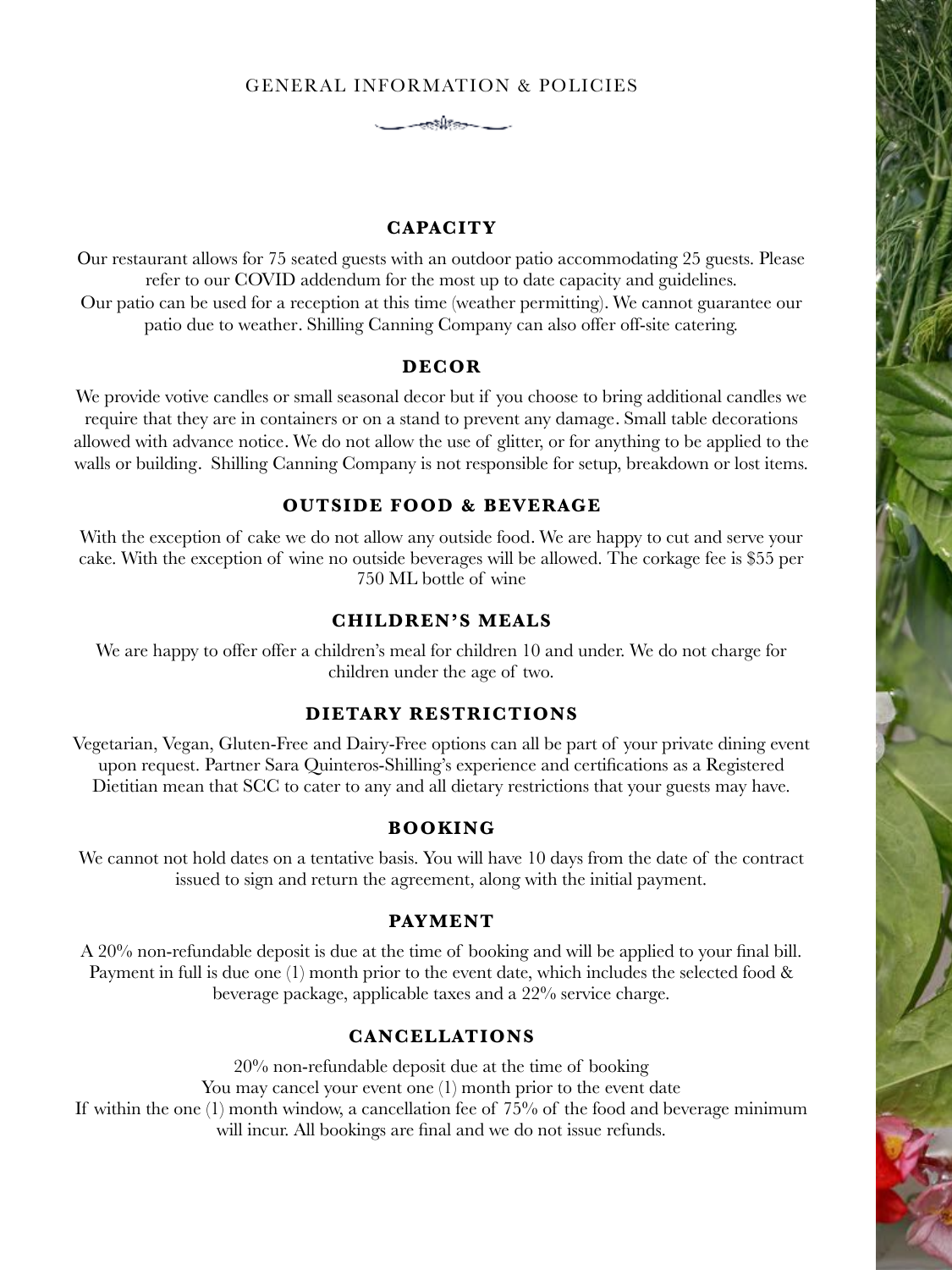### SAMPLE CHEF'S MENU

erðilser-.

#### *Note: Menus are seasonal; the following is an example of a summer menu.*

#### **DUCK PASTRAMI**

*Sauerkraut marmalade, rye melba, whole grain mustard, cornichons, & lovage* 

*OR* 

K

#### **CRAB & ROMAINE FONDUE**

*Maryland blue crab, roasted Karma Farms romaine, Der Alpen, house made baguette*

Ñ resilvan

### **GRILLED STONEFRUIT**

*Corn pudding, panisse, pickled shallot, & herbs from the garden* 

*OR* 

#### **SEARED CAPE MAY SCALLOPS**

*Roasted heirloom tomatoes, tomato consommé, squash pannade, & za'atar* 

*OR* 

#### **WOOD GRILLED RIBEYE**

*Moon Valley Farms new potatoes, caramelized onion tart, roasted Hen of the Wood mushrooms,* 

*& au poivre*

- <del>- a</del>sika- - - - - -

#### **FLUFFERNUTTER SUNDAE**

*Salted caramel, sweet cream stracciatella, VA peanuts, & toasted fluff* 

*OR* 

#### **CHERRY ALMOND TART**

*Brandied cherry & frangipane*

#### *VEGETARIAN OR CAN BE MADE VEGETARIAN*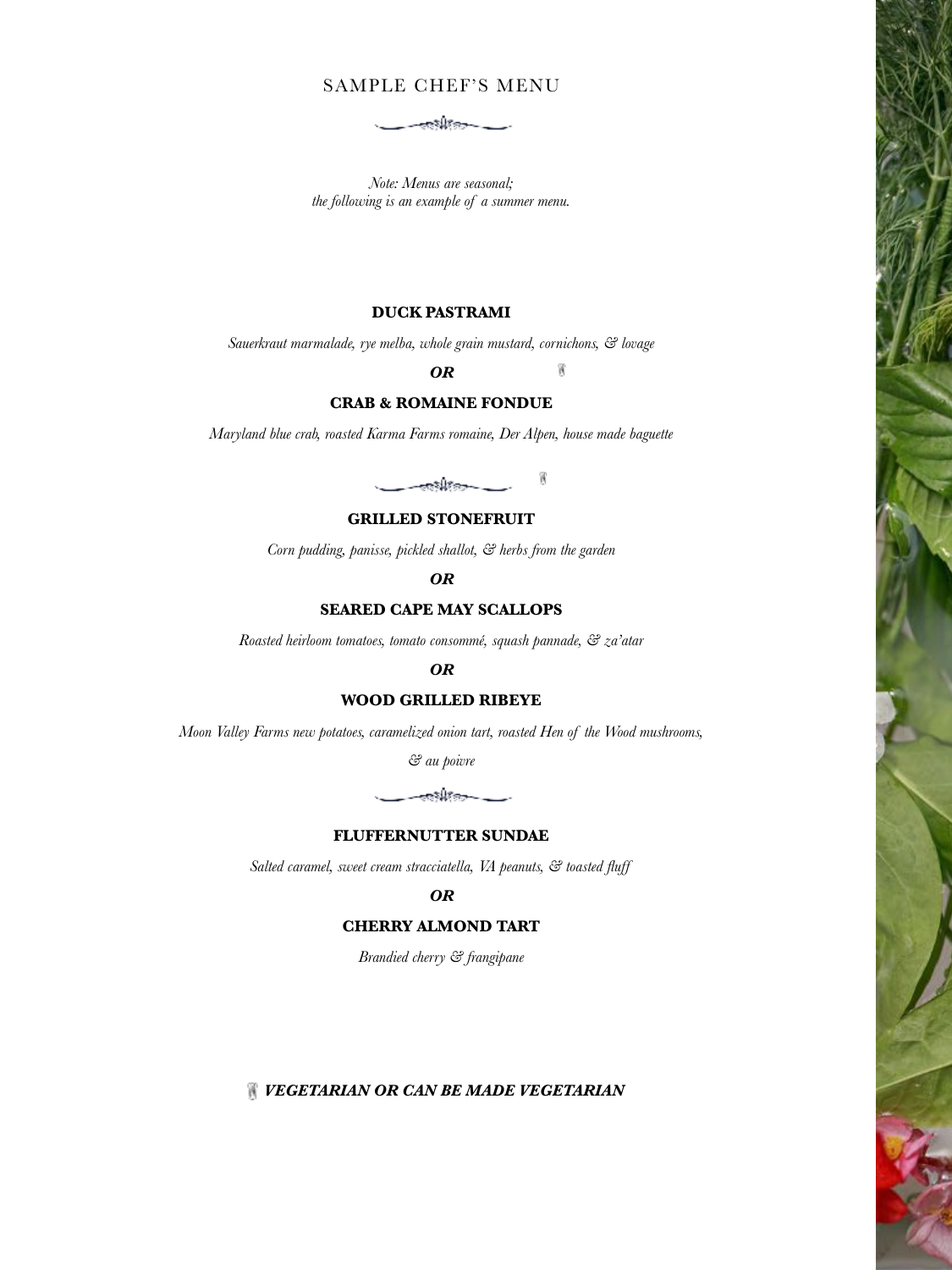# SAMPLE CHEF'S MENU

ອະໄດ້ອອ

*Note: Menus are seasonal; the following is an example of a fall menu.* 

#### **CHARRED POTATOES & SWEET ONIONS**

*Various potatoes, Grilled baby leeks, onion soubise, purple and red potato chips, crispy shallot, & arugula from the garden* 

*OR* 

W

#### **NAPA CABBAGE-WRAPPED FLUKE**

*Napa cabbage, dashi broth, pickled King Mushroom "noodles", watermelon radish, basil & shiso from the garden*



#### **FINES HERBES DUMPLINGS**

*Path Valley Farms White bean gravy, wood roasted fennel, wild mushrooms, fall squash, & garlic confit OR* 

**RED WINE BRAISED MONKFISH** 

*Karma Farm root vegetables, Lacinato kale, green lentils, & red wine jus* 

*OR* 

#### **WOOD OVEN BRISKET**

*72 hour brisket, The Farm at Sunnyside bunching broccoli, garlic pomme purée, wild Hen of the Wood mushrooms, & tiger sauce*

ಣಾ‱್=−

#### **FALL FRUIT CRISP**

*Orchard fruits, bourbon soaked raisins, VA peanut, candied ginger, & brown butter ice cream* 

*OR* 

#### **CHOCOLATE & CARAMEL**

*Valrhona chocolate & Maldon sea salt*

*VEGETARIAN OR CAN BE MADE VEGETARIAN*